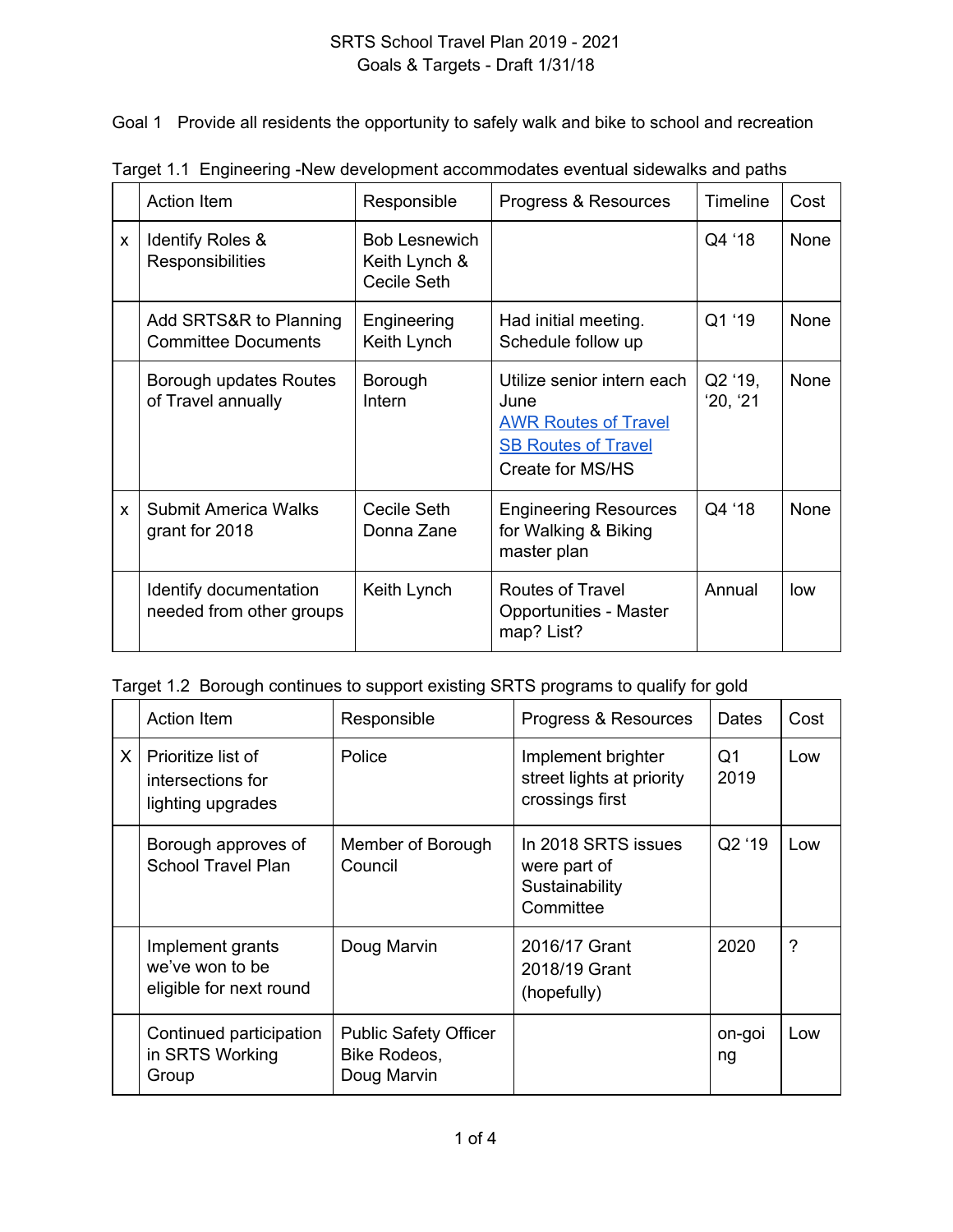| Target 1.3 <b>Schools</b> continue existing SRTS programs to qualify for gold (Education &<br>Encouragement) |             |                                |       |      |  |
|--------------------------------------------------------------------------------------------------------------|-------------|--------------------------------|-------|------|--|
| Action Item                                                                                                  | Responsible | Progress &<br><b>Donourono</b> | Dates | Cost |  |

|   | AUUUT ILUIT                                                                            | <b>INCONVILIBINITY</b>                                                                     | $1.1091$ GSS $\alpha$<br>Resources                              | Dalco                                | νυəι |
|---|----------------------------------------------------------------------------------------|--------------------------------------------------------------------------------------------|-----------------------------------------------------------------|--------------------------------------|------|
| X | Continue to designate<br>a SRTS Champion<br>from each school's<br>parent teacher group | SB - Kelli Sannicandro -<br>AWR - Amy LePre & Ilse<br>Rogozenski<br>MS/HS - Joanie Agresto | Quarterly<br>meetings. Update<br>Membership each<br>school year | Q1 '18<br>Q3 '19<br>Q3 '20<br>Q3 '21 | Low  |
|   | Continue programs<br>2+ SRTS events<br>Year round walking<br>program                   | Check requirements & fill<br>in here                                                       |                                                                 |                                      |      |
|   | 3rd Grade Bike<br>Rodeos                                                               | Police Traffic with support<br>from Principals & PTA's                                     |                                                                 | annual                               | Low  |
|   | Support public safety<br>officer in setting<br>priorities for future<br>grants         |                                                                                            |                                                                 | 2020                                 |      |

## Target 1.4 Grant ready **Green Path** - New Providence loop. Link to neighboring towns

|   | <b>Action Item</b>                                                                                       | Responsible                 | Progress &<br><b>Resources</b> | <b>Timeline</b> | Cost |
|---|----------------------------------------------------------------------------------------------------------|-----------------------------|--------------------------------|-----------------|------|
| X | Walk prospective routes with<br>cross-functional team                                                    | Sustainability<br>Committee |                                |                 | low  |
|   | Suggest routes using existing<br>infrastructure, paint & digital assets                                  | Sustainability<br>Committee |                                |                 | low  |
|   | Identify potential project both in town loop<br>and connecting to Summit, Berkeley<br>Heights, & Chatham | Sustainability<br>Committee |                                |                 |      |
|   | Preparatory engineering work                                                                             |                             |                                | As<br>needed    | Med  |
|   | Projects (foot bridges, RR crossings, etc.)                                                              |                             | Request<br>grants              | 2020?<br>2022?  | High |

#### Target 1.5 Utilize **Senior Intern** annually for documentation

|  | Action Item | Responsible | Progress &<br>Resources | Timeline | Cost |
|--|-------------|-------------|-------------------------|----------|------|
|--|-------------|-------------|-------------------------|----------|------|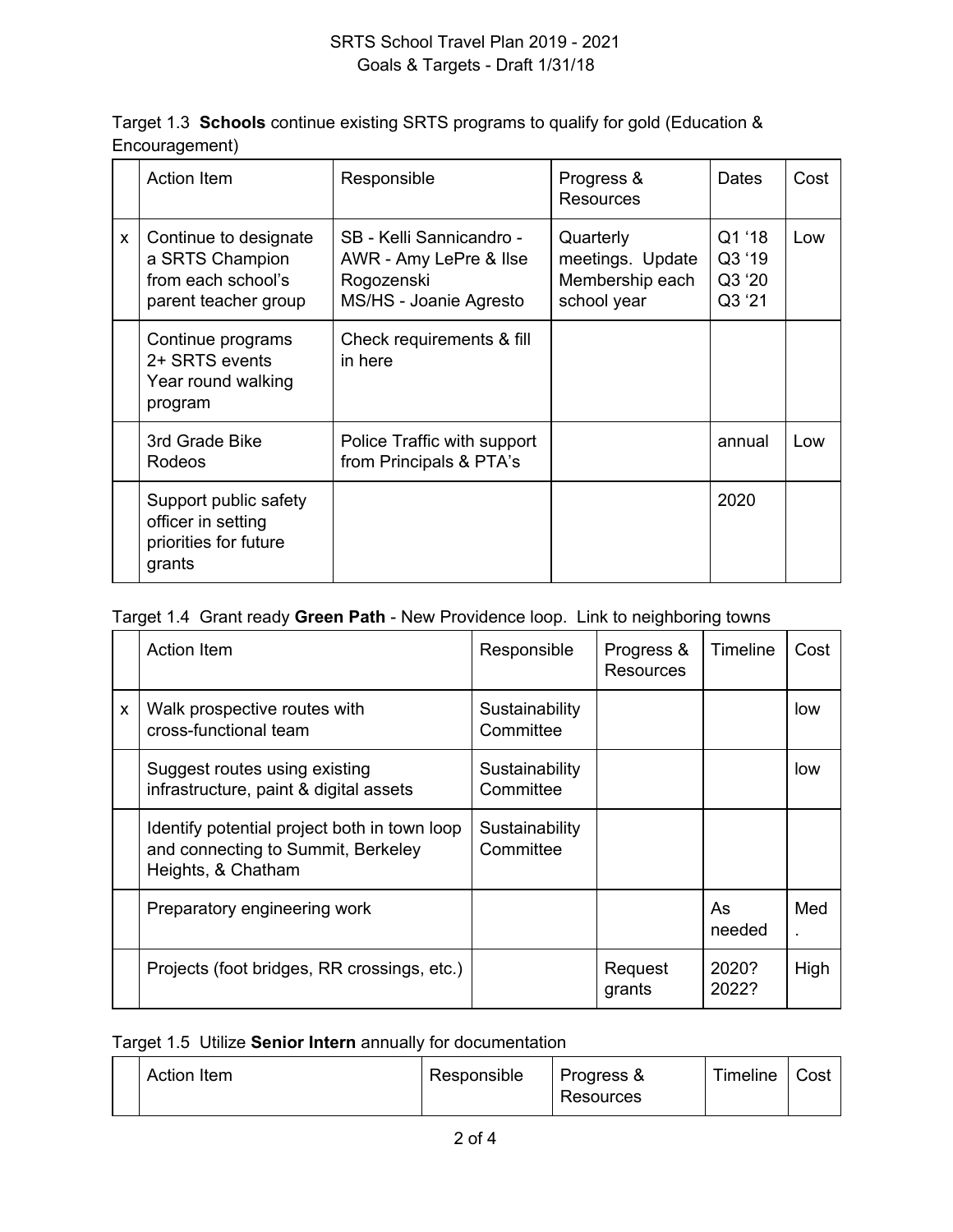## SRTS School Travel Plan 2019 - 2021 Goals & Targets - Draft 1/31/18

| Maintain list of annual<br>improvements made             | Borough -<br>DPW <sub>2</sub><br>Doug Marvin? |                                                                       | annual          | Low |
|----------------------------------------------------------|-----------------------------------------------|-----------------------------------------------------------------------|-----------------|-----|
| Confirm if Senior interns must<br>remain on site.        | Confirm with<br>high school<br>administrators | May intern walk<br>routes in town or<br>stay in an office<br>setting? | $Q2-Q3$<br>"19" |     |
| Update Google Maps with<br>changes (new sidewalks, etc.) | Intern,<br>Borough<br>Cecile Seth             | Create a shared<br>Google account                                     | annual          | Low |
| Write description of SRTS<br>improvements year.          | Borough,<br>Intern                            | Consider a TAP<br>article<br>highlighting<br>improvements.            | annual          |     |

Target 1.6 Prepare 2022 Update of School Travel Plan to renew gold level certification

| Action Item                                                             | Responsible                                 | Progress &<br><b>Resources</b>                  | Timeline                            | Cost |
|-------------------------------------------------------------------------|---------------------------------------------|-------------------------------------------------|-------------------------------------|------|
| Use <b>Action Line</b> to collect specific<br>feedback.                 | Borough<br><b>DPW</b>                       | <b>Sidewalk</b><br>repair, snow<br>removal etc. | Every 3<br>years or<br>as<br>needed | low  |
| Review current Recognition<br>Requirements                              | <b>Working Group</b>                        |                                                 | 1'21                                | low  |
| <b>Teacher Tallies</b>                                                  | Police &<br>Principals                      |                                                 | Q2 '21                              | low  |
| <b>Walkability &amp; Bikeability</b><br>Assessments                     | Police, Borough<br><b>SRTS</b><br>Committee |                                                 | Q2 '21                              | low  |
| Update Goals, Targets & Actions                                         | <b>Working Group</b>                        |                                                 | '21                                 | low  |
| Improve walk & bike-ability audits<br>before relaunching on Action Line | Police                                      | Walk audit,<br>Bike audit,                      | As<br>needed                        | low  |

### Goal 2 - Develop a **Walk and Bike Master plan** for New Providence

Target 2.1 Utilize existing infrastructure, paint & digital assets as Phase 1. Similar to how we dramatically improved AWR's traffic issues with DROP-n-Go's and parent education.